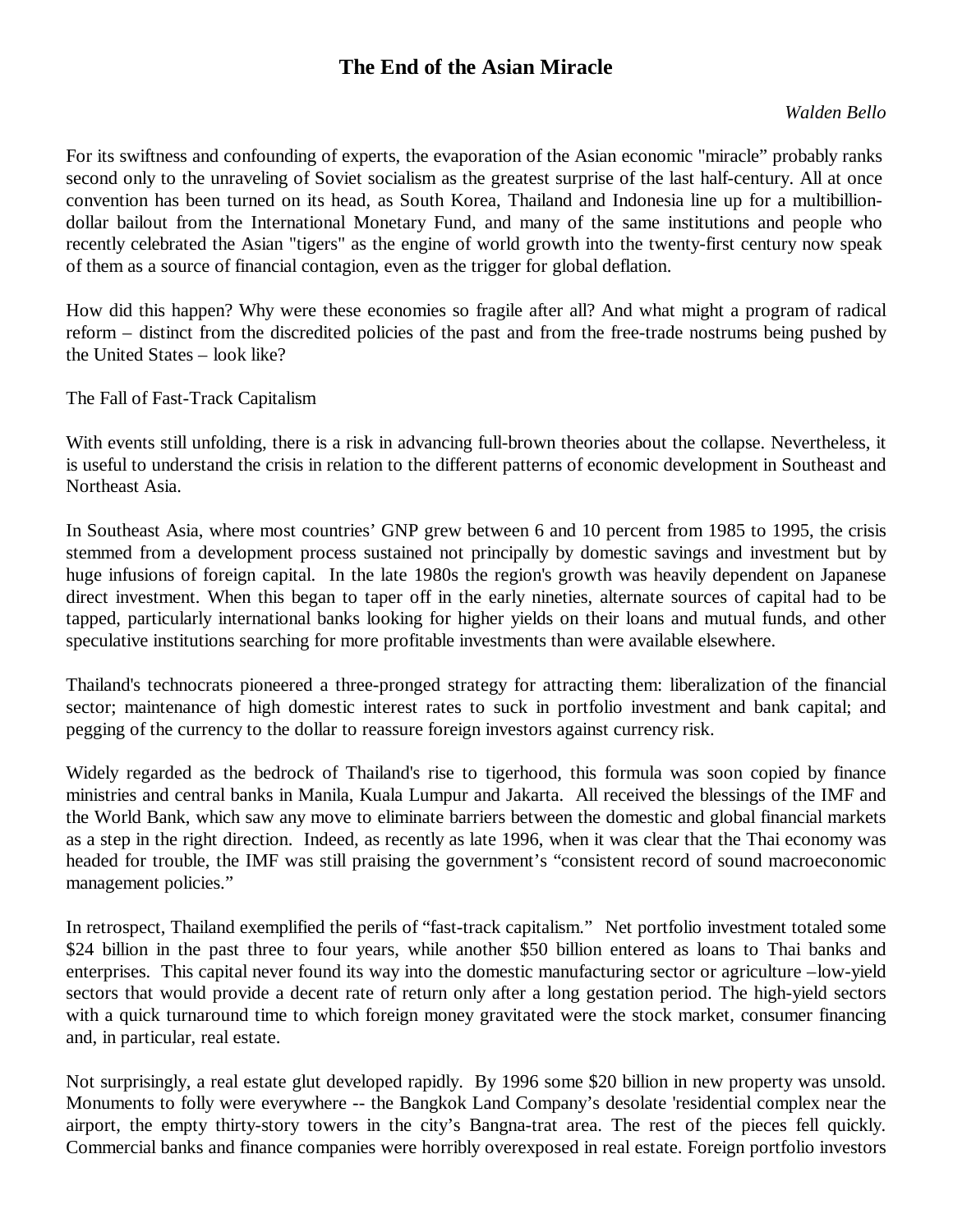and banks that had loaned to Thai entities discovered that their customers were carrying a load of nonperforming loans. With a worsening balance of trade, the country's capacity to repay the debts incurred by the private sector became very cloudy. That the current account (or balance of trade in goods and services) was in deficit to the tone of 8.2 per cent of GDP in 1996 struck fear in the hearts of investors, who recognized this figure as about equal to that of Mexico when it suffered its financial meltdown in 1994.

By early 1997 many investors concluded it was time to get out and get out fast. With over \$20 billion in baht parked in Thai stocks or paper or nonresident bank accounts the stampede was potentially disastrous, for it meant unloading trillions of baht for dollars. With too many baht chasing too few dollars, there was huge pressure for devaluation. The scent of panic attracted currency speculators, among them George Soros. The Bank of Thailand initially sought to defend the baht by dumping its dollar reserves on the market, but by July 2, after losing at least \$9 billion of its \$39 billion in reserves, it had to throw in the towel.

Speculators spotted similar skittish behavior among foreign investors in Manila, Kuala Lumpur and Jakarta, where the same conjunction of commercial bank overexposure in real estate, weak export growth and a widening current account deficit was stoking fears of a currency devaluation that could devastate their investment. As in Thailand, speculators rode on the exit of foreign investors. By late October, the Philippine peso, the Malaysian ringgit and the Indonesian rupiah were still on a downspin as capital continued to exit, resulting in a catastrophic combination of skyrocketing import bills, spiralling costs of servicing the foreign debt of the private sector, heightened interest rates spiking economic activity, and a chain reaction of bankruptcies. The Southeast Asian miracle had come to a screeching stop.

Travails of the Classic Tiger Economy

Meanwhile, things were disintegrating in Korea, where over the past year seven of the country's mighty *chaebol*, or conglomerates, had come crashing.

Unlike Southeast Asia, Korea built its strength principally on domestic savings, generated partly through equity-enhancing policies such as land reform in the 1950s. Foreign capital had played an important part, but local financial resources extracted through a rigorous system of taxation plus profits derived from the sale of goods to a protected domestic market and to foreign markets opened by an aggressive mercantilist strategy constituted the main source of capital accumulation.

The private sector flourished under a regimen in which the state had the commanding role. By picking winners, providing subsidized credit and protecting them from transnational competition in the domestic market, the state nurtured companies that it later pushed out into the international market. In the early 1980s, the state-*chaebol* combine appeared unstoppable, as the deep pockets of commercial banks, extremely responsive to government wishes, provided the wherewithal for Hyundai, Samsung and other conglomerates to carve out international markets. By the early nineties, however, the tide had turned. Failure to invest significantly in research and development translated into continued dependence on Japan for basic machinery, manufacturing inputs and technology, worsening Korea's trade deficit with that country. Also, a bruising US counteroffensive, which included forcing the currency up to raise the price of Korean exports and threatening trade sanctions, reversed its balance of trade with the United States from an \$6 billion surplus in 1988 to a \$11 billion deficit by 1996.

To maintain shrinking profits, business pushed legislation in late 1996 to expand its rights to slough off "excess labor" and make the surviving work force more productive, on the American model. This was essentially a return to the formula of the early years of the miracle, when the primitive accumulation of capital was derived from harsh exploitation of unskilled labor. When fierce street opposition arose in response to this move, many *chaebol* had no choice but to rely on the government and the banks to keep money-losing operations alive. That lifeline could not be maintained, though, without the banks themselves being run to the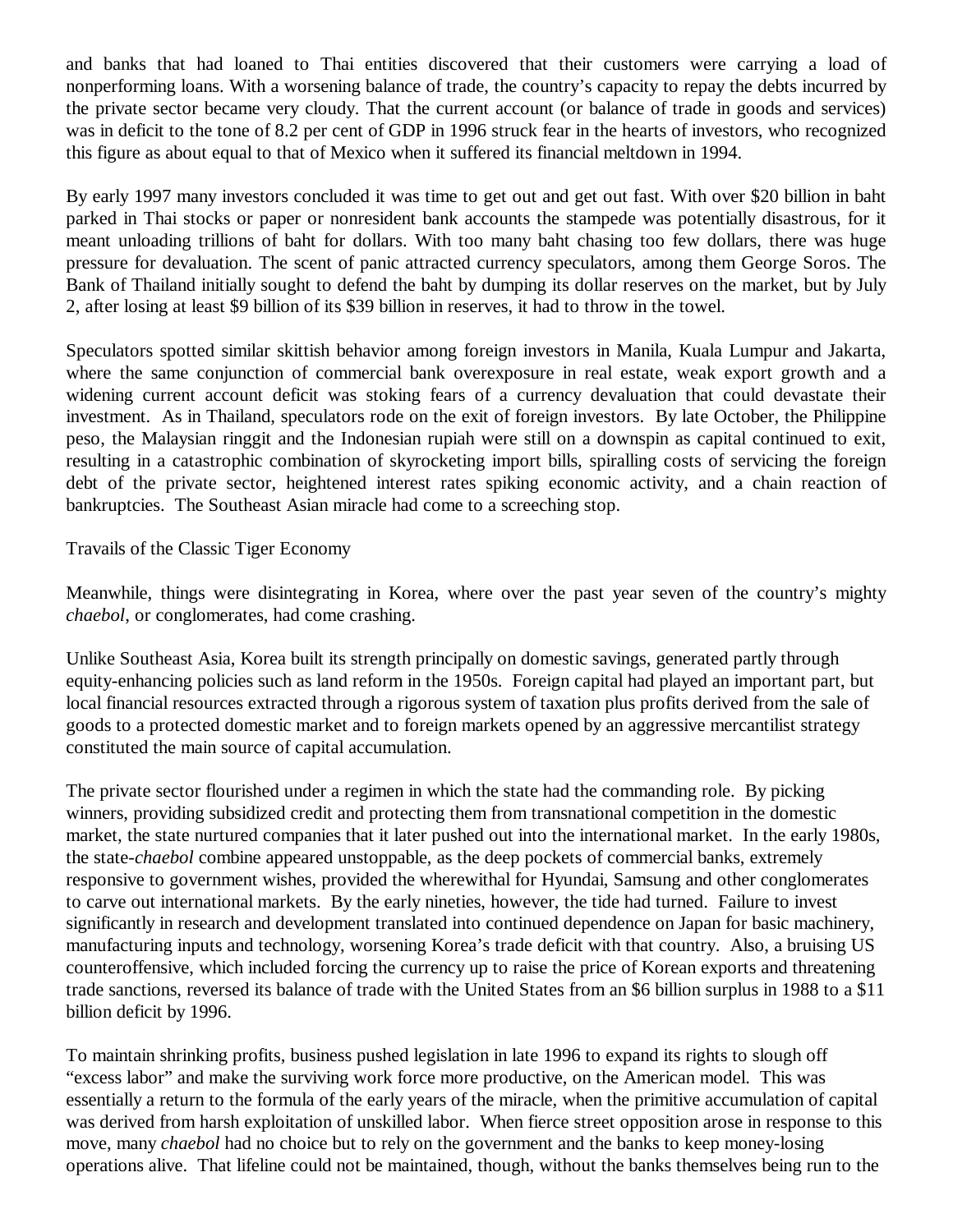ground. By October nonperforming loans were estimated at more than \$50 billion. Foreign banks, which already had about \$200 billion worth of investments and loans in Korea, became reluctant to release new funds. By late November, Seoul, saddled with having to repay some \$72 billion out of a total foreign debt of \$110 billion in one year, joined the IMF queue.

## What Happens Next?

Recession is certain, as direct investors follow the example of portfolio investors in reducing their profile in Southeast Asia. Already, nearly all the key Japanese vehicle manufacturers - Toyota, Mitsubishi, Isuzu and Hino - have either shut down or reduced operations in Thailand.

The future is likely to be one of prolonged deflation rather than quick recovery. One reason is that intra-Asian trade, which accounted for 53 percent of all Asian trade in 1995, will cease to be the main motor of regional growth. Japan has been unable to shake off its six-year recession, and unlike the early nineties, when its weakness was offset by the boom in Southeast Asia and steady growth in Korea, today all three sources of regional demand have been doused, while a fourth, China, remains highly protectionist. This leaves Europe and the United States as significant mass markets. But low growth and high unemployment continue to dampen demand in Europe; and in America, East Asian exporters will encounter an uphill battle for market share against China and newly competitive Latin American countries.

How the United States will respond politically to the crisis is, of course, a matter of great concern to the Asian elites, and it is unlikely that Washington will desist from exploiting the situation to achieve what it has been aiming for over the past decade: the free-market transformation of economic systems that are best described as state-assisted capitalist formations.

Since the late 1980s Washington has relentlessly sought to "level the playing field" for US corporations via liberalization, deregulation and privatization of Asian economies. It has used IMF and World Bank "structural adjustment" programs; a harsh trade campaign threatening retaliation so as to open markets and stop unauthorized use of US technologies; a drive to create an Asian-Pacific free-trade area; and a push to implement GATT agreements eliminating trade quotas, reducing tariffs, banning the use of trade policy for industrialization purposes and opening agricultural markets.

Prior to the crisis, these efforts had brought meager results, except perhaps in the case of Korea— though even its trade surplus-turned-deficit has not changed the US Trade Representative's assessment of it as one of the world's most protected economies. The financial crisis is thus a golden opportunity for Washington. Indeed, the rollback of protectionism and activist state intervention is already incorporated into the "stabiliztion" programs being negotiated by the IMF. American officials, who effectively vetoed the creation of an Asian Regional Fund independent of the IMF and therefore of Washington, have also made it known— most recently in the case of Korea— that no US direct aid will be forthcoming until the ailing countries acquiesce to IMF demands. So far, Thai authorities have agreed to remove all limits on foreign ownership of financial firms and are pushing ahead with legislation to allow foreigners to own land, long a taboo. Even before it sought help from the IMF, Jakarta abolished its restrictions on foreign ownership of publicly traded stock, a move replicated by Seoul when it granted foreign investors access to the \$64 billion long-term, guaranteed corporate bond market, access they had been seeking for years. In Indonesia the final agreement is expected to include the abandonment of attempts at industrial policy, such as the national car project and an effort to manufacture passenger jets.

## Asians Debate the 'Asian Model'

Washington's free-market agenda is not without partisans among the political elite of Asia. In their view, the US corporate sector's embrace of downsizing and other ruthless measures in the early 1990s accounts for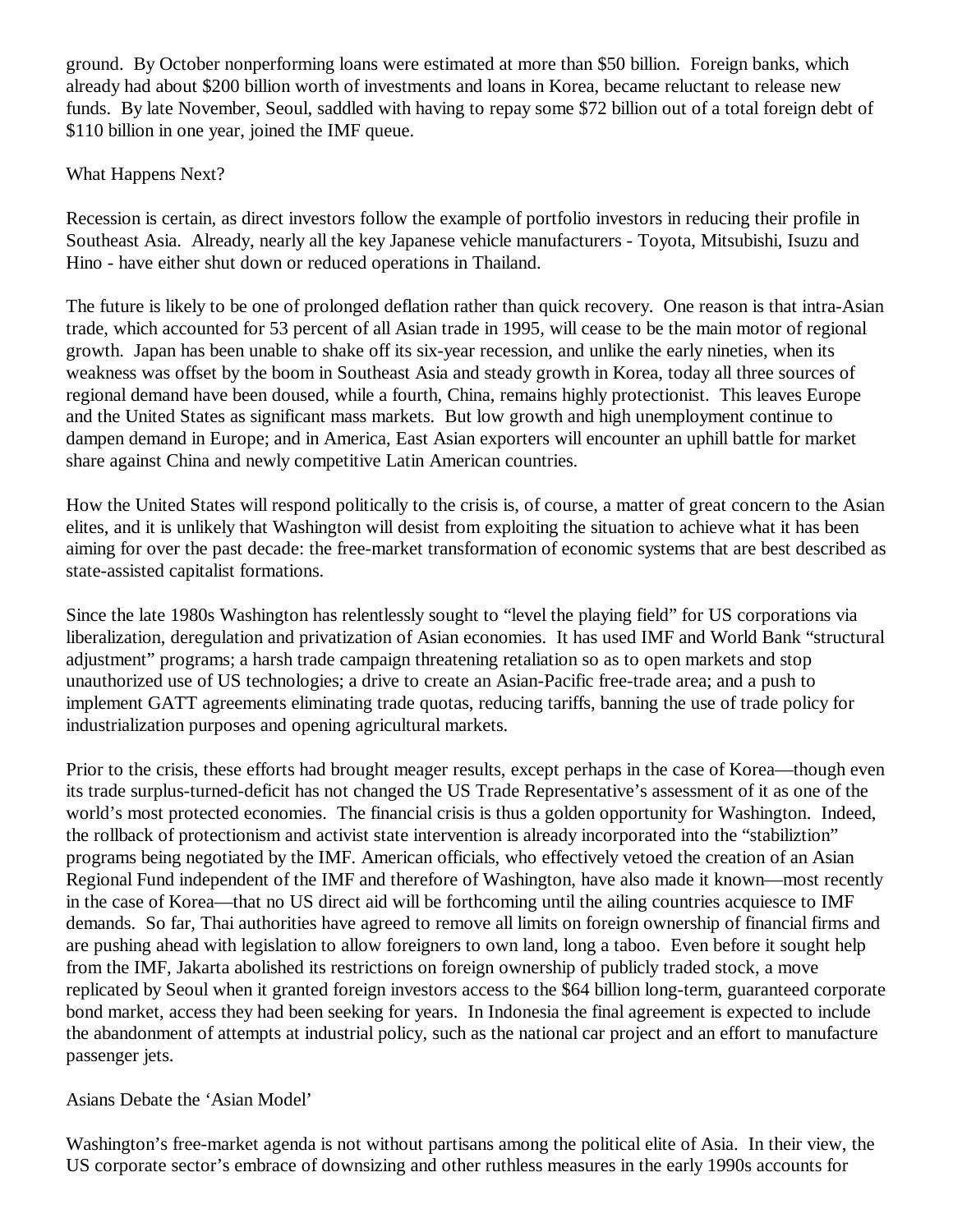America's marked edge over Japan and Europe. According to this school, state-assisted capitalism may have worked in achieving high growth in the early phases of industrialization but is dysfunctional in an era of globalized markets. Moreover, they argue, state management has spawned corrupt government-business relationships that deprive both local and foreign investors of accurate data on which to make sound decisions, adding to the costs of doing business.

Others, though, are keenly aware of the disturbing side of resurgent US capitalism: the most unequal distribution of income among advanced industrial countries, spreading poverty and deep alienation among the lower classes. Asia's economic chiefs are understandably hesitant about dismantling the institutions of Asian capitalism – for example, lifetime employment of the core industrial labor force, a pillar of Japan, Inc. -- if the price is volatile discontent.

An equally significant objection is that radical free-market reform may lead not to the transformation of Asian capitalism but to its unravelling, since policies that re-create the international economy in the image of the US economy do nothing to build on the strengths of the existing economies but simply establish an arena in which the economic actors that followed one particular historical road to advanced capitalism— the freemarket/minimal-state road— will have an unparalleled competitive edge.

In this view, the solution is not to throw out the activist-state baby with the bathwater but to redraw the stateprivate sector relationship along the lines of more transparency, more accountability to the public and more democratic oversight of both government and corporations. Also along the lines of greater government discipline of the private sector, since one of the key lessons of the crisis is that there was not too much state intervention but too little. In Korea, for instance, the loosening of state regulation in the 1980s encouraged the *chaebol* to pour their profits into speculative investment. Similarly, in Southeast Asia, it was lack of state intervention in financial markets the allowed overinvestment in real estate. From this perspective, the crying need is for more effective regulation of the private sector and, in particular, the breaking up of corrupt patronage networks linking the public and private sectors. In other words, clean up government so it can serve capital as a more effective partner.

Beyond all the foregoing advocates for reform, however, diverse voices in the region from labor leaders to academics to environmentalists are beginning to call for a sharper break with both old-style state-assisted capitalism and free-market zealotry. Although not yet "operationalized" in hardheaded fashion, their agenda is getting an increasingly sympathetic hearing from the public, particularly in Thailand, "ground zero" of the collapse.

It might be characterized as a program of negotiated and selective integration into the global economy. Among its themes:

1. Globalization of financial markets had gone too far, and controls are badly needed on the inflow and outflow of foreign capital. Even the deputy managing director of the IMF has recognized this, telling an IMF-World Bank meeting in September, "Markets are not always right. Sometimes inflows are excessive, and sometimes they may be sustained too long. Markets tend to react late; but then they tend to react fast, sometimes excessively." Capital controls are needed not just for stability, though, but for managing the development process in a healthy direction.

Very popular among reformers in the region today is the idea of a transactions tax on all cross-border flows of capital that are not clearly earmarked as productive investment. That, along with a measure currently being used by the Chileans---requiring portfolio investors to make an interest-free deposit equal to 30 percent of their investment that cannot be withdrawn for one or more years— aims to slow the frenzied movements of finance capital. Such measures would create a strong disincentive for speculative capital to enter and exit arbitrarily, with all the destabilizing consequences, but would not penalize direct investors that are making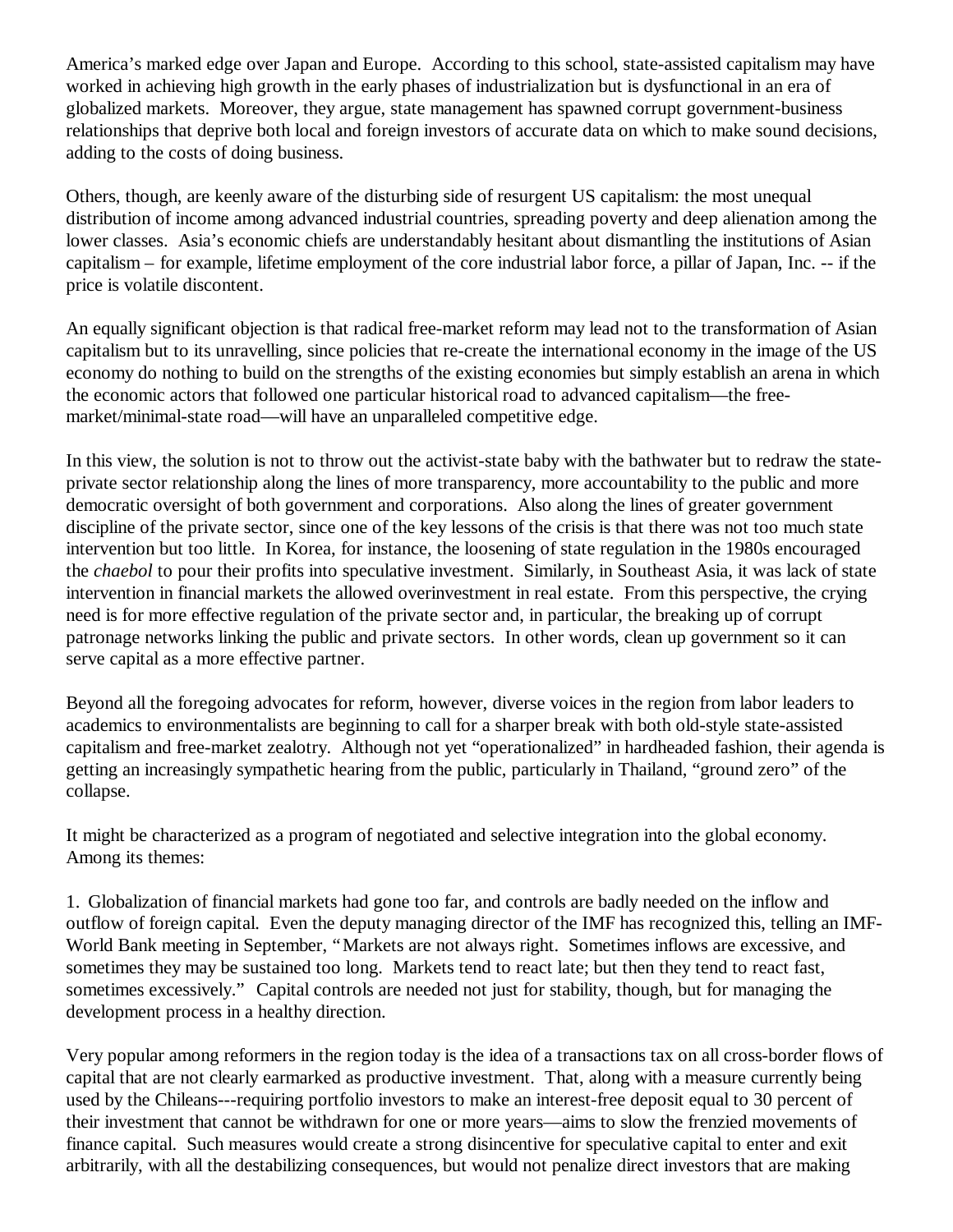more strategic commitments of their money.

2. While foreign investment of the right kind is important, growth must be financed principally from domestic savings and investment. That means good progressive taxation systems. One of the key reasons Southeast Asian elites relied on foreign capital for development was that they did not want to tax themselves. Regressive taxation is the norm in the region, where levies that cut deeply into the incomes of people on the low end of the scale are the chief source of government revenue. Meanwhile, only a tiny minority pays income tax. But progressive taxation would just be a start. Democratic management of national investment policies is also essential if local savings— which in East Asia remain high relative to other countries— are not to be hijacked by financial elites and channeled to speculative gambles.

3. Development must be reoriented around the domestic market as the main stimulus of development. The tremendous dependence on exports has made the region extremely vulnerable to the vagaries of the global market and sparked a race to the bottom that has beggared significant sectors of the labor force while benefiting only foreign investors and domestic manufacturing elites.

A Keynesian strategy of enlarging the domestic market to generate growth must include a more comprehensive program of asset and income reform, including effective land reform. There is in this, of course, the unfinished social justice agenda of the progressive movement in Asia— an agenda marginalized by the regnant ideology of growth during the "miracle". Vast numbers of people remain marginalized because of grinding poverty, particularly in the countryside. Land and assets reform would simultaneously bring them into the market, empower them economically and politically, and create the conditions for social and political stability. Achieving economic sustainability based on a dynamic domestic market can no longer be divorced from issues of equity.

4. While the fundamental mechanism of production, distribution and exchange will have to be something more sensible and rational than the "invisible hand" of the market, neither the interventionist hand of the East Asian state nor the heavy hand of the socialist state is a good substitute. Certainly, the state is essential to curb the market for the common good, but in East Asia the state and the private sector have traditionally worked in nontransparent fashion to advance the interests of the upper classes and foreign capital. While not denying that market and state can play an important and subsidiary role in the allocation of resources, the emerging view is that the fundamental economic mechanism must be democratic decision making by communities, civic organizations and people's movements. The challenge is how to operationalize such institutions of economic democracy.

5. The centrality of ecological sustainability is also one of the hard lessons of the crisis. As any visitor to Bangkok could testify, twelve years of fast-track capitalism has left an industrial infrastructure that will be antiquated in a few years, hundreds of unoccupied high-rises, a horrendous traffic problem only slightly mitigated by the repossession of thousands of late-model cars from bankrupt owners, a rapid rundown of natural resources, and an environment severely, if not mortally, impaired.

Instead of 8 to 10 percent growth rates, many environmentalists speak of rates of 3 to 4 percent. This links the social and environmental agendas, since the elites' addiction to high growth is at least partly explained by their desire to take the lion's share of wealth while still allowing some to trickle down to the lower classes for the sake of social peace. The alternative— redistribution of wealth— is clearly less acceptable to the ruling groups, but is the key to a pattern of development that combines economic growth, political stability and ecological sustainability.

These ideas and other remain to be welded into a coherent strategy, and that strategy in turn awaits a mass movement to carry it. The emergence of such a movement must not be underestimated. One clear lesson of the crisis is that the region's elites are anachronistic. They will fight their displacement, but the drastic loss of